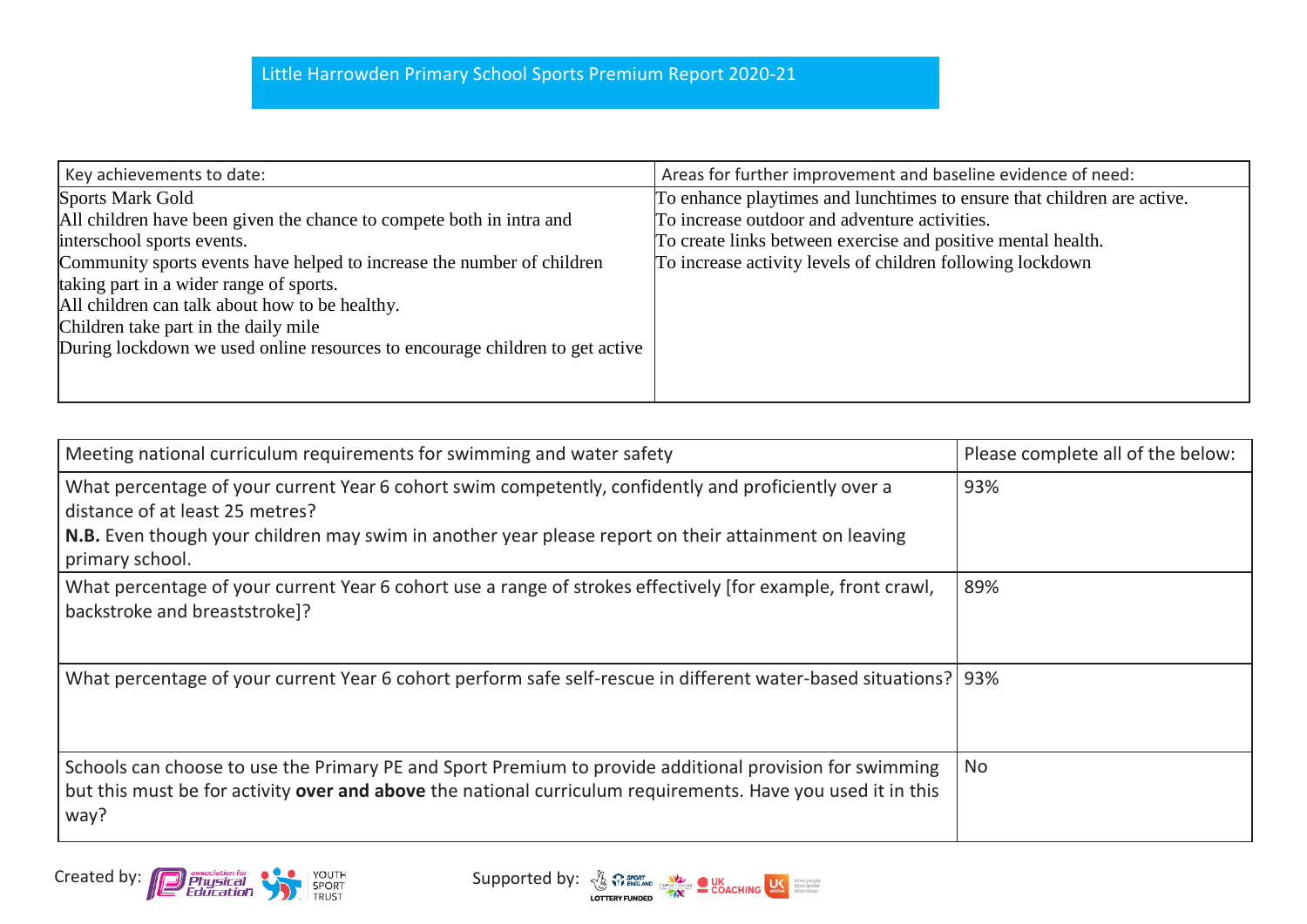| Academic Year: 2020-21                                                                                                                                                                                    | Total fund allocated: £17760                                                                                                                                              | Date Updated:         |                      |                                             |
|-----------------------------------------------------------------------------------------------------------------------------------------------------------------------------------------------------------|---------------------------------------------------------------------------------------------------------------------------------------------------------------------------|-----------------------|----------------------|---------------------------------------------|
| Key indicator 1: The engagement of all pupils in regular physical activity - Chief Medical Officer guidelines recommend that                                                                              |                                                                                                                                                                           |                       |                      | Percentage of total allocation:             |
| primary school children undertake at least 30 minutes of physical activity a day in school                                                                                                                |                                                                                                                                                                           |                       |                      | 14%                                         |
| School focus with clarity on<br>intended impact on pupils:                                                                                                                                                | Actions to achieve:                                                                                                                                                       | Funding<br>allocated: | Evidence and impact: | Sustainability and suggested<br>next steps: |
| Ensure children are active at break<br>and lunchtimes.                                                                                                                                                    | Improve equipment and<br>Up-skill play leaders<br>Improve EYFS outdoor equipment -<br>gross motor and balance<br>Improve playground to facilitate<br>gross motor activity | £500.00<br>E2,000.00  |                      |                                             |
| Key indicator 2: The profile of PESSPA (Physical education, school sports and physical activity) being raised across the school Percentage of total allocation:<br>as a tool for whole school improvement |                                                                                                                                                                           |                       |                      | 4%                                          |
| School focus with clarity on<br>intended impact on pupils:                                                                                                                                                | Actions to achieve:                                                                                                                                                       | Funding<br>allocated: | Evidence and impact: | Sustainability and suggested<br>next steps: |
| Ensure that children choose a healthy Fruit funded in KS2.<br>lifestyle                                                                                                                                   |                                                                                                                                                                           | £780.00               |                      |                                             |



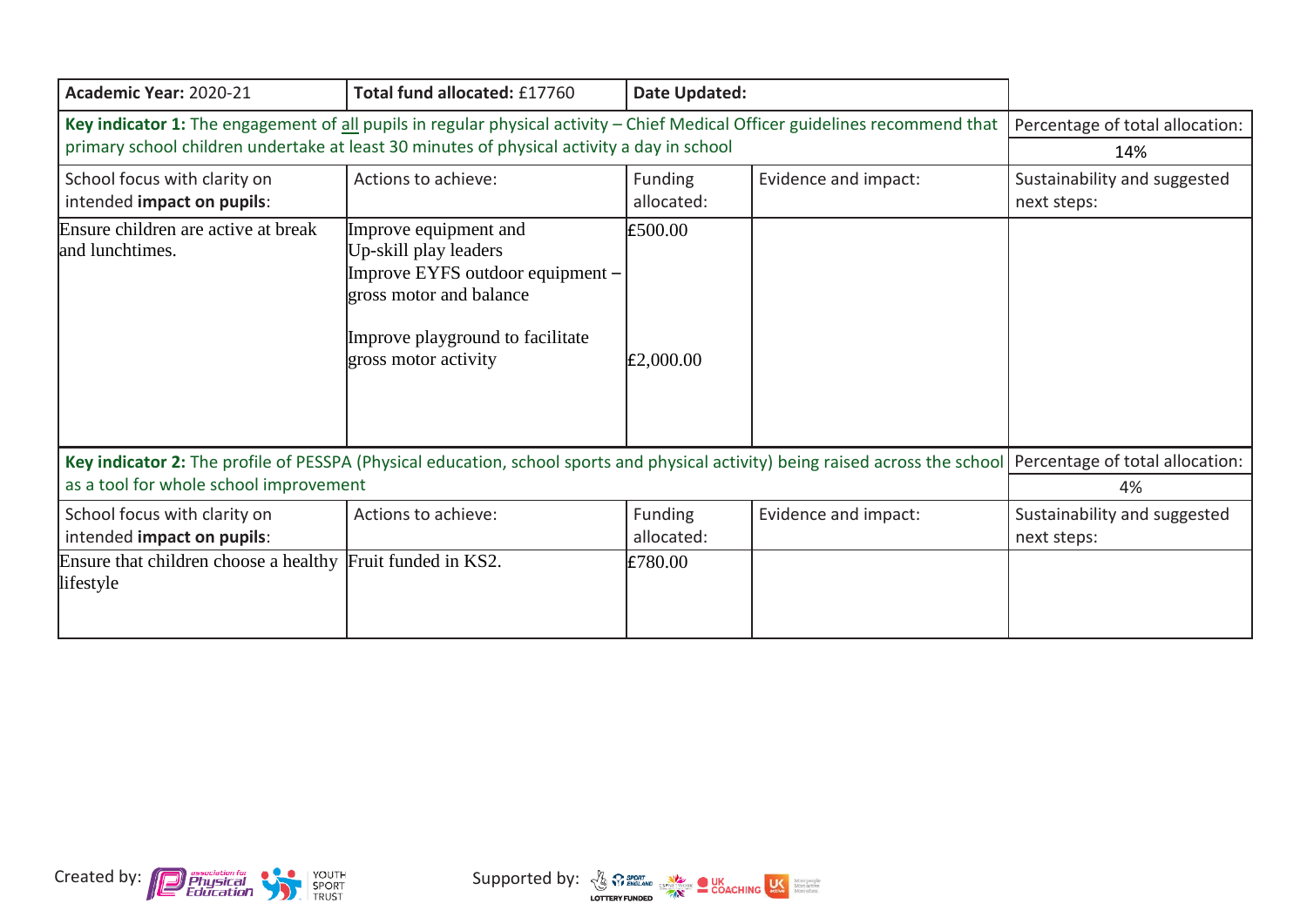| Key indicator 3: Increased confidence, knowledge and skills of all staff in teaching PE and sport          |                                                                                                                                                                 |                                                                          | Percentage of total allocation: |                                             |
|------------------------------------------------------------------------------------------------------------|-----------------------------------------------------------------------------------------------------------------------------------------------------------------|--------------------------------------------------------------------------|---------------------------------|---------------------------------------------|
|                                                                                                            |                                                                                                                                                                 |                                                                          |                                 | 35%                                         |
| School focus with clarity on intended Actions to achieve:<br>impact on pupils:                             |                                                                                                                                                                 | Funding<br>allocated:                                                    | Evidence and impact:            | Sustainability and suggested<br>next steps: |
| To enhance children's skills and ability Purchase technology so that<br>to offer feedback for improvement. | children can record and analysis<br>their technique.                                                                                                            | E4,000.00                                                                |                                 |                                             |
| To purchase a scheme to support skills Purchase Real PE<br>progression                                     |                                                                                                                                                                 | £1,795.00<br>£495.00 $-$<br>curriculum lead<br>training                  |                                 |                                             |
| Key indicator 4: Broader experience of a range of sports and activities offered to all pupils              |                                                                                                                                                                 |                                                                          |                                 | Percentage of total allocation:<br>41%      |
| School focus with clarity on intended<br>impact on pupils:                                                 | Actions to achieve:                                                                                                                                             | Funding<br>allocated:                                                    | Evidence and impact:            | Sustainability and suggested<br>next steps: |
| Offer an increased range of activities<br>and after school provision.                                      | Pacesetters consultancy and<br>delivery of after school sports<br>provision.<br>Orienteering<br>Games sports<br><b>Athletics</b><br>Gymnastics<br>Yoga<br>Dance | E2,223.00<br>Consultancy<br>E5,207.00<br>Lunch and after<br>school clubs |                                 |                                             |